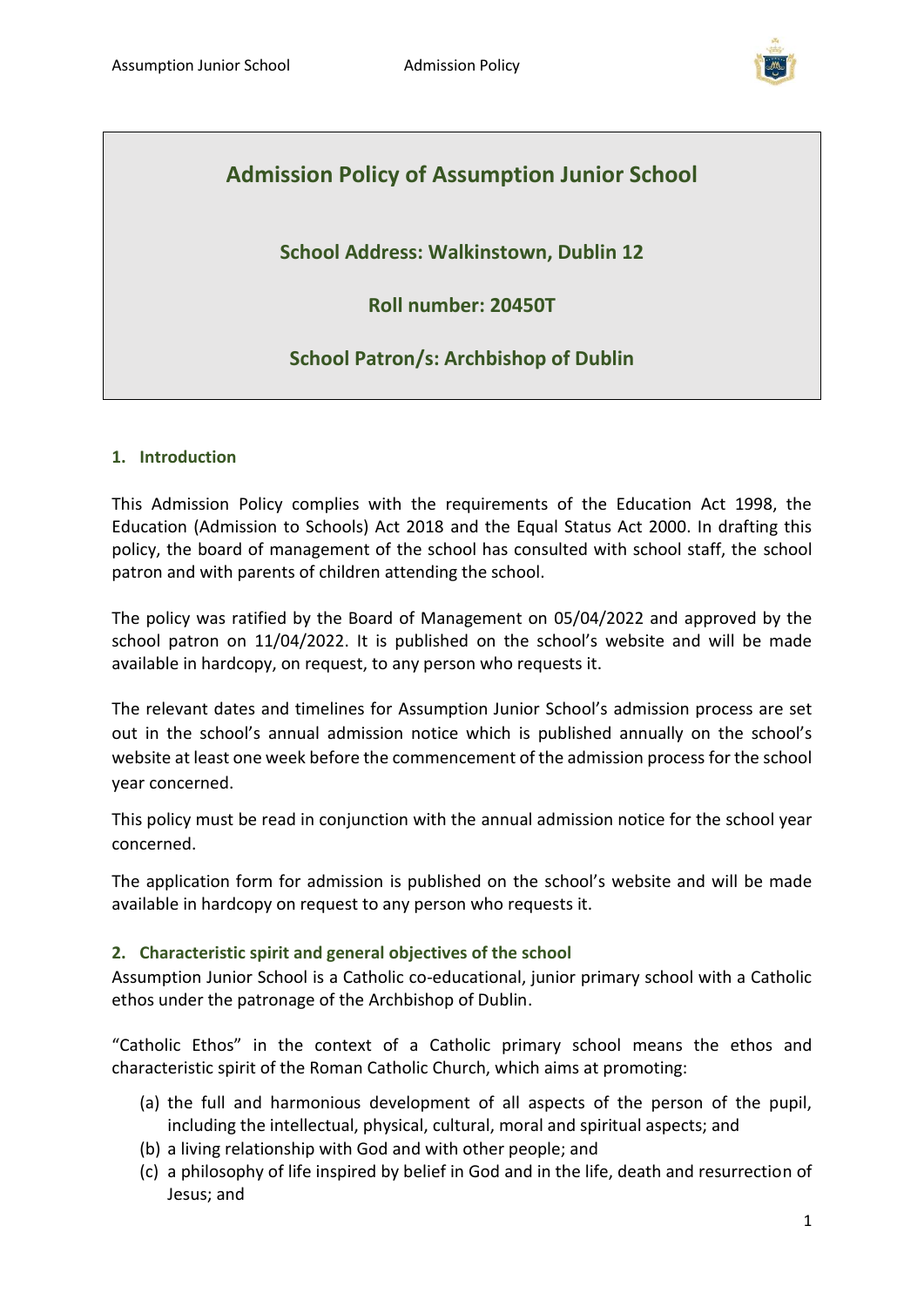(d) the formation of the pupils in the Catholic faith,

and which school provides religious education for the pupils in accordance with the doctrines, practices and traditions of the Roman Catholic Church, and/or such ethos and/or characteristic spirit as may be determined or interpreted from time to time by the Irish Episcopal Conference.

In accordance with S.15 (2) (b) of the Education Act, 1998 the Board of Management of Assumption Junior School shall uphold, and be accountable to the patron for so upholding, the characteristic spirit of the school as determined by the cultural, educational, moral, religious, social, linguistic and spiritual values and traditions which inform and are characteristic of the objectives and conduct of the school.

Assumption Junior School upholds the values and principles of a Christian education in the Catholic tradition. We respect the dignity and uniqueness of each person involved with the school. We strive to provide an environment that encourages each pupil to develop positively as a person and to provide her/him with the knowledge and skills necessary for ongoing learning. We are an inclusive school and welcome pupils of all faiths and none.

Our school caters for girls and boys who are four before or on  $1<sup>st</sup>$  September, the year their parents wish to enrol them in Junior Infants. We cater for boys and girls Junior Infants, Senior Infants and First Class, after which boys normally transfer to Drimnagh Castle Primary School. Girls go on to complete Second Class in the Junior School before moving to the Senior Girls' School in the same building, if that is their parent's choice.

Within the context of Department of Education and Skills regulations and programmes and the funding and resources available, the school supports the principles of:

- parental choice in relation to enrolment
- inclusiveness, particularly with reference to the enrolment of children with a disability or other special educational needs
- equality of access and participation for all pupils enrolled in the school
- respect for diversity of values, beliefs, traditions, languages and ways of life in society

The school follows the curricular programmes prescribed for primary schools by the Department of Education and Skills. Parents who wish to familiarise themselves with these programmes may do so at [www.ncca.ie](http://www.ncca.ie/)

#### **3. Admission Statement**

Assumption Junior School will not discriminate in its admission of a student to the school on any of the following:

- (a) the gender ground of the student or the applicant in respect of the student concerned,
- (b) the civil status ground of the student or the applicant in respect of the student concerned,
- (c) the family status ground of the student or the applicant in respect of the student concerned,
- (d) the sexual orientation ground of the student or the applicant in respect of the student concerned,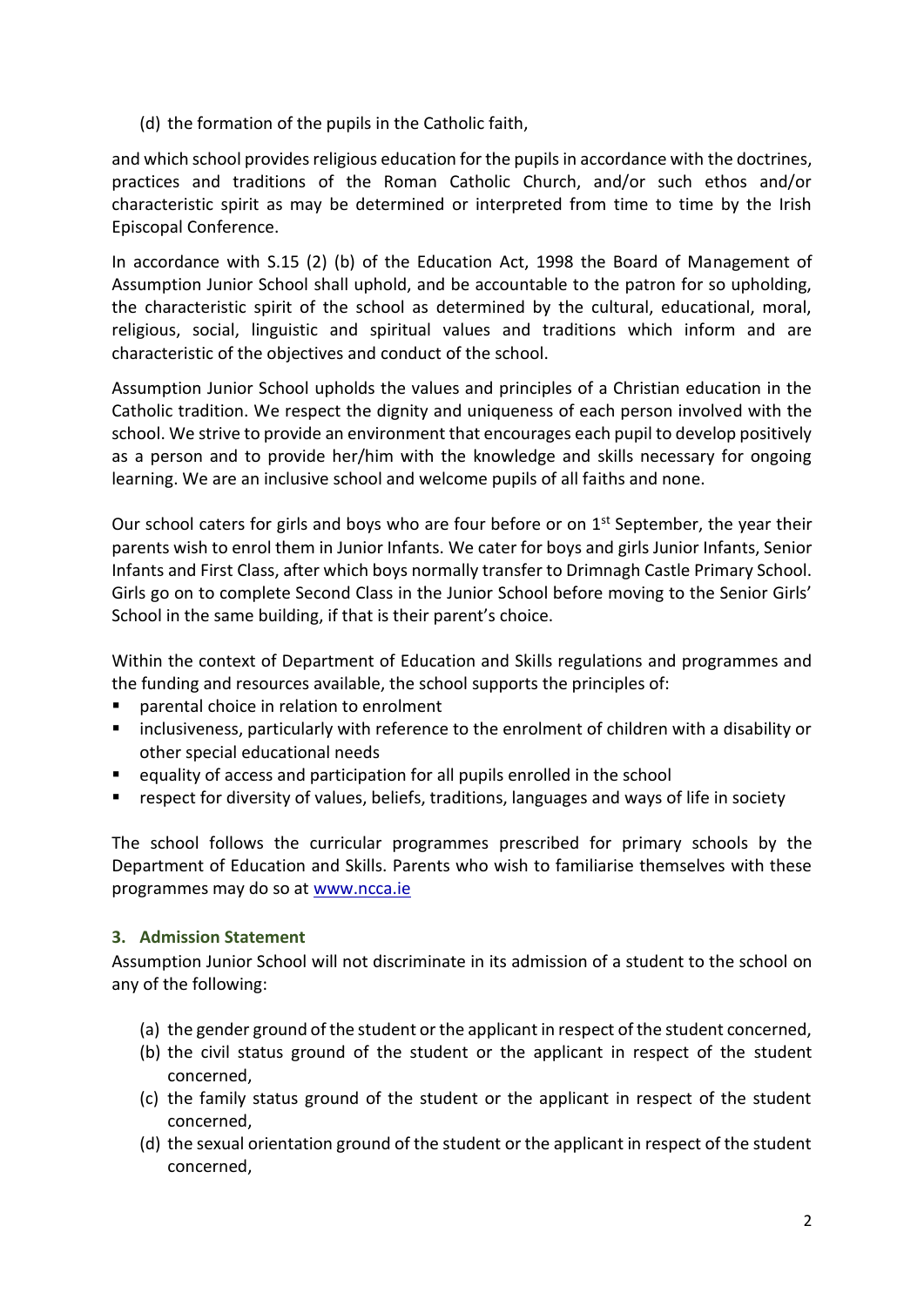- (e) the religion ground of the student or the applicant in respect of the student concerned,
- (f) the disability ground of the student or the applicant in respect of the student concerned,
- (g) the ground of race of the student or the applicant in respect of the student concerned,
- (h) the Traveller community ground of the student or the applicant in respect of the student concerned, or
- (i) the ground that the student or the applicant in respect of the student concerned has special educational needs

As per section 61 (3) of the Education Act 1998, 'civil status ground', 'disability ground', 'discriminate', 'family status ground', 'gender ground', 'ground of race', 'religion ground', 'sexual orientation ground' and 'Traveller community ground' shall be construed in accordance with section 3 of the Equal Status Act 2000.

- Assumption Junior School caters for boys and girls in Junior Infants, Senior Infants and First Class and for girls only in Second Class. Assumption Junior School does not discriminate where it refuses to admit a boy applying for admission to second class.
- Assumption Junior School is a school whose objective is to provide education in an environment which promotes certain religious values and does not discriminate where it refuses to admit as a student a person who is not Catholic and it is proved that the refusal is essential to maintain the ethos of the school.
- Assumption Junior School is a school which has established two ASD classes, with the approval of the Minister for Education and Skills, which provides an education exclusively for students with a category or categories of special educational needs specified by the Minister and may refuse to admit to the class a student who does not have the category of needs specified (See Appendix A-ASD admission procedures for further details).

#### **4. Categories of Special Educational Needs catered for in the special classes**

Assumption Junior School with the approval of the Minister for Education and Skills, has established two classes to provide an education exclusively for students with ASD. (See Appendix A-ASD admission procedures for further details)

#### **5. Admission of Students**

This school shall admit each student seeking admission except where –

a) the school is oversubscribed (please see [section 6](#page-3-0) below for further details)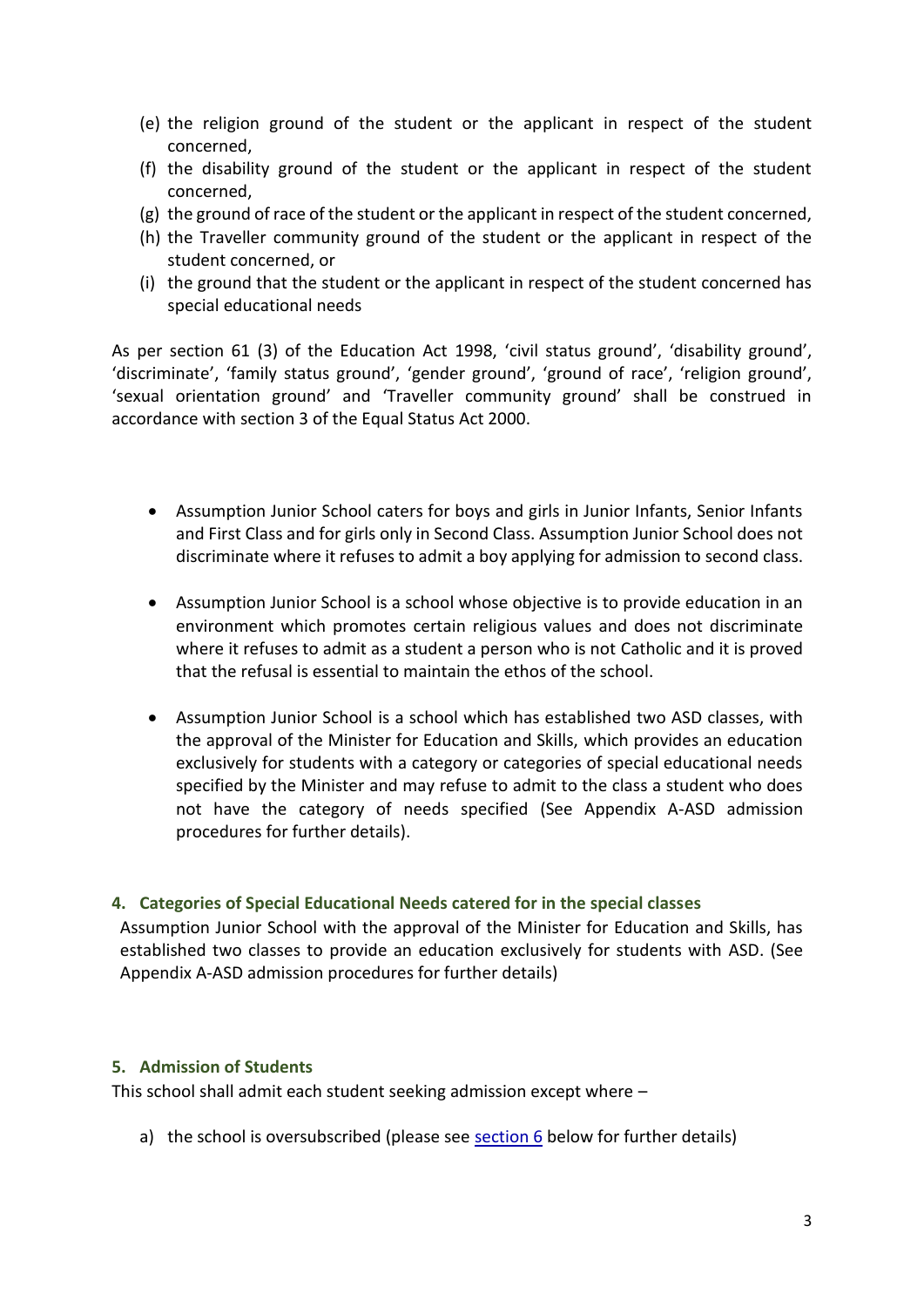- b) a parent of a student, when required by the principal in accordance with section 23(4) of the Education (Welfare) Act 2000, fails to confirm in writing that the code of behaviour of the school is acceptable to him or her and that he or she shall make all reasonable efforts to ensure compliance with such code by the student
- c) Assumption Junior School provides education in Second Class exclusively for girls and may refuse to admit as a student a person who is not of the gender provided for in Second Class by this school.
- d) Assumption Junior School is a Catholic ethos and may refuse to admit as a student a person who is not Catholic where it is proved that the refusal is essential to maintain the ethos of the school.
- e) The special classes attached to Assumption Junior School provide an education exclusively for students with ASD and the school may refuse admission to these classes, where the student concerned does not have the specified category of special educational needs provided for in this class.

# <span id="page-3-0"></span>**6. Oversubscription**

In the event that the school is oversubscribed, the school will, when deciding on applications for admission, apply the following selection criteria in the order listed below to those applications that are received within the timeline for receipt of applications as set out in the school's annual admission notice:

#### **Criteria**

- 1. Siblings and stepsiblings of children already enrolled in the school and children resident in the parish of Walkinstown (the eldest child will have priority in this ranking)
- 2. Children who are siblings of pupils of Assumption Senior Girls' School and Drimnagh Castle Primary School (the eldest child will have priority in this ranking)
- 3. Children of staff (the eldest child will have priority in this ranking)
- 4. Children residing outside the parish of Walkinstown (the eldest child will have priority in this ranking)

In the event that there are two or more students tied for a place or places in any of the selection criteria categories above (the number of applicants exceeds the number of remaining places), the following arrangements will apply:

In the event of two or more students being tied for a place, the oldest student will be given priority. If two applicants have the same date of birth, then a lottery will apply with an independent party present.

#### **7. What will not be considered or taken into account**

In accordance with section 62(7) (e) of the Education Act, the school will not consider or take into account any of the following in deciding on applications for admission or when placing a student on a waiting list for admission to the school: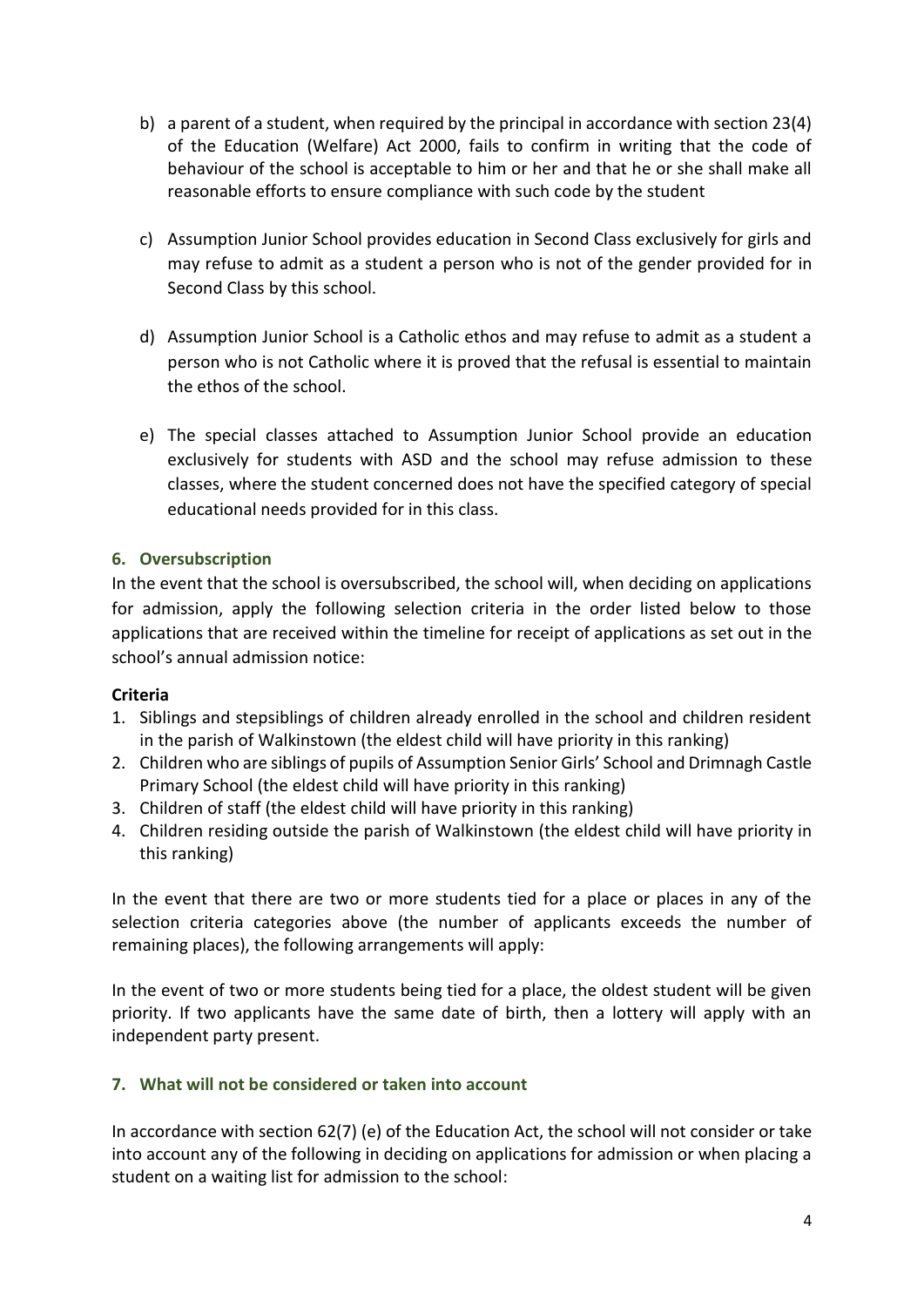- (a) a student's prior attendance at a pre-school or pre-school service, including naíonraí, other than in relation to a student's prior attendance at – an early intervention class, specified in a list published by the Minister from time to time
- (b) the payment of fees or contributions (howsoever described) to the school;
- (c) a student's academic ability, skills or aptitude; other than in relation to:
	- admission to a special class insofar as it is necessary in order to ascertain whether or not the student has the category of special educational needs concerned (See Appendix A-ASD admission procedures for further details)
- (d) the occupation, financial status, academic ability, skills or aptitude of a student's parents;
- (e) a requirement that a student, or his or her parents, attend an interview, open day or other meeting as a condition of admission;
- (f) a student's connection to the school by virtue of a member of his or her family attending or having previously attended the school; (other than the school wishing to including a selection criteria based on siblings of a student attending or having attended the school)
- (g) the date and time on which an application for admission was received by the school,

This is subject to the application being received at any time during the period specified for receiving applications set out in the annual admission notice of the school for the school year concerned.

#### **8. Decisions on applications**

All decisions on applications for admission to Assumption Junior School will be based on the following:

- Our school's admission policy
- The school's annual admission notice
- The information provided by the applicant in the school's official application form received during the period specified in our annual admission notice for receiving applications
- Our ASD admission procedures (Appendix A) in the case of applications for admission to our ASD classes

(Please see [section 14](#page-7-0) below in relation to applications received outside of the admissions period and [section 15](#page-7-1) below in relation to applications for places in years other than the intake group.)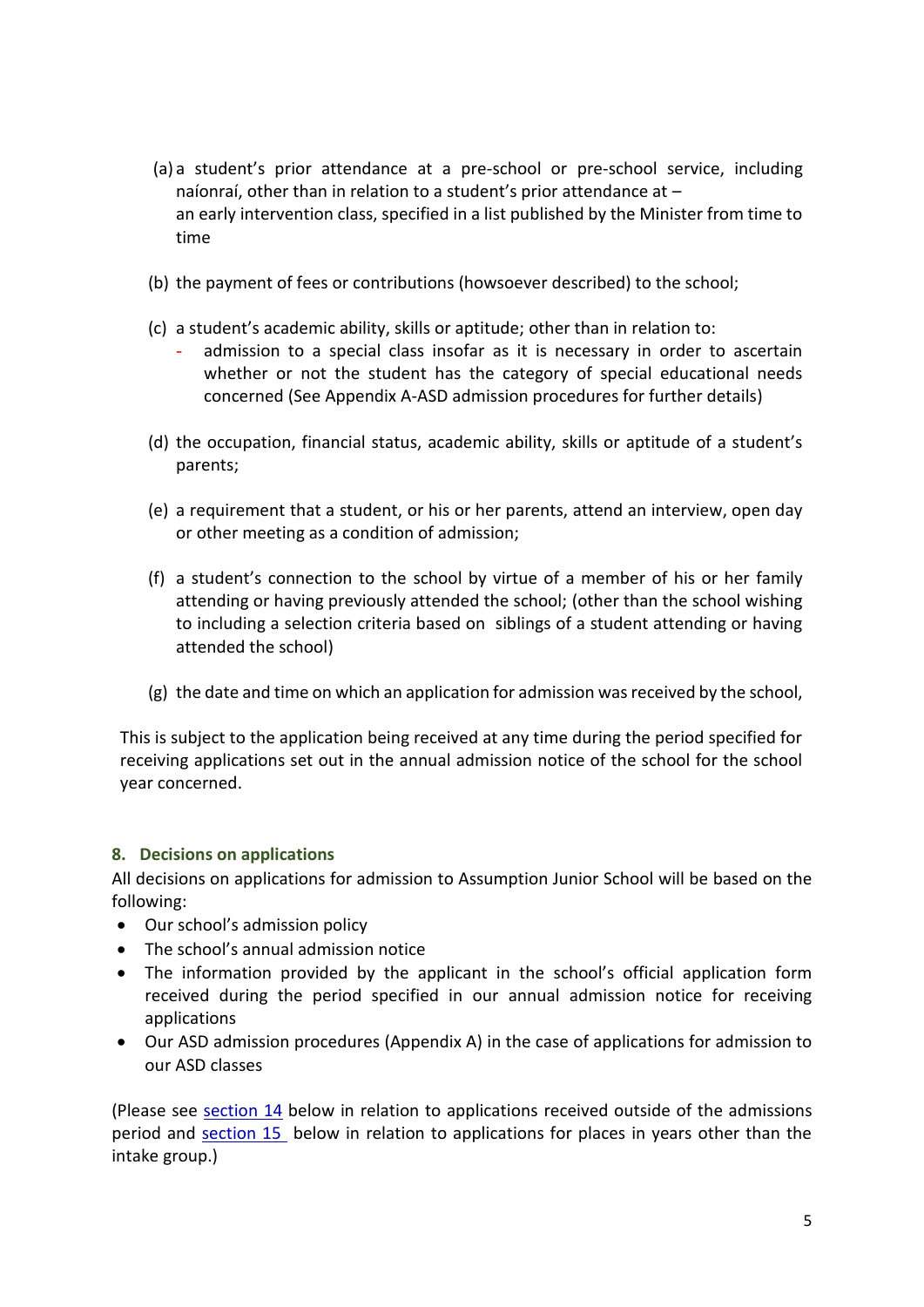Selection criteria that are not included in our school admission policy will not be used to make a decision on an application for a place in our school.

# **9. Notifying applicants of decisions**

Applicants will be informed in writing as to the decision of the school, within the timeline outlined in the annual admissions notice.

If a student is not offered a place in our school, the reasons why they were not offered a place will be communicated in writing to the applicant, including, where applicable, details of the student's ranking against the selection criteria and details of the student's place on the waiting list for the school year concerned.

Applicants will be informed of the right to seek a review/right of appeal of the school's decision (see [section 18](#page-7-2) below for further details).

#### <span id="page-5-0"></span>**10. Acceptance of an offer of a place by an applicant**

In accepting an offer of admission from Assumption Junior School, you must indicate—

(i) whether or not you have accepted an offer of admission for another school or schools. If you have accepted such an offer, you must also provide details of the offer or offers concerned and

(ii) whether or not you have applied for and awaiting confirmation of an offer of admission from another school or schools, and if so, you must provide details of the other school or schools concerned.

#### **11. Circumstances in which offers may not be made or may be withdrawn**

An offer of admission may not be made or may be withdrawn by Assumption Junior School where—

- (i) it is established that information contained in the application is false or misleading.
- (ii) an applicant fails to confirm acceptance of an offer of admission on or before the date set out in the annual admission notice of the school.
- (iii) the parent of a student, when required by the principal in accordance with section 23(4) of the Education (Welfare) Act 2000, fails to confirm in writing that the code of behaviour of the school is acceptable to him or her and that he or she shall make all reasonable efforts to ensure compliance with such code by the student; or
- (iv) an applicant has failed to comply with the requirements of 'acceptance of an offer' as set out in [section 10](#page-5-0) above.

# **12. Sharing of Data with other schools**

Applicants should be aware that section 66(6) of the Education (Admission to Schools) Act 2018 allows for the sharing of certain information between schools in order to facilitate the efficient admission of students.

Section 66(6) allows a school to provide a patron or another board of management with a list of the students in relation to whom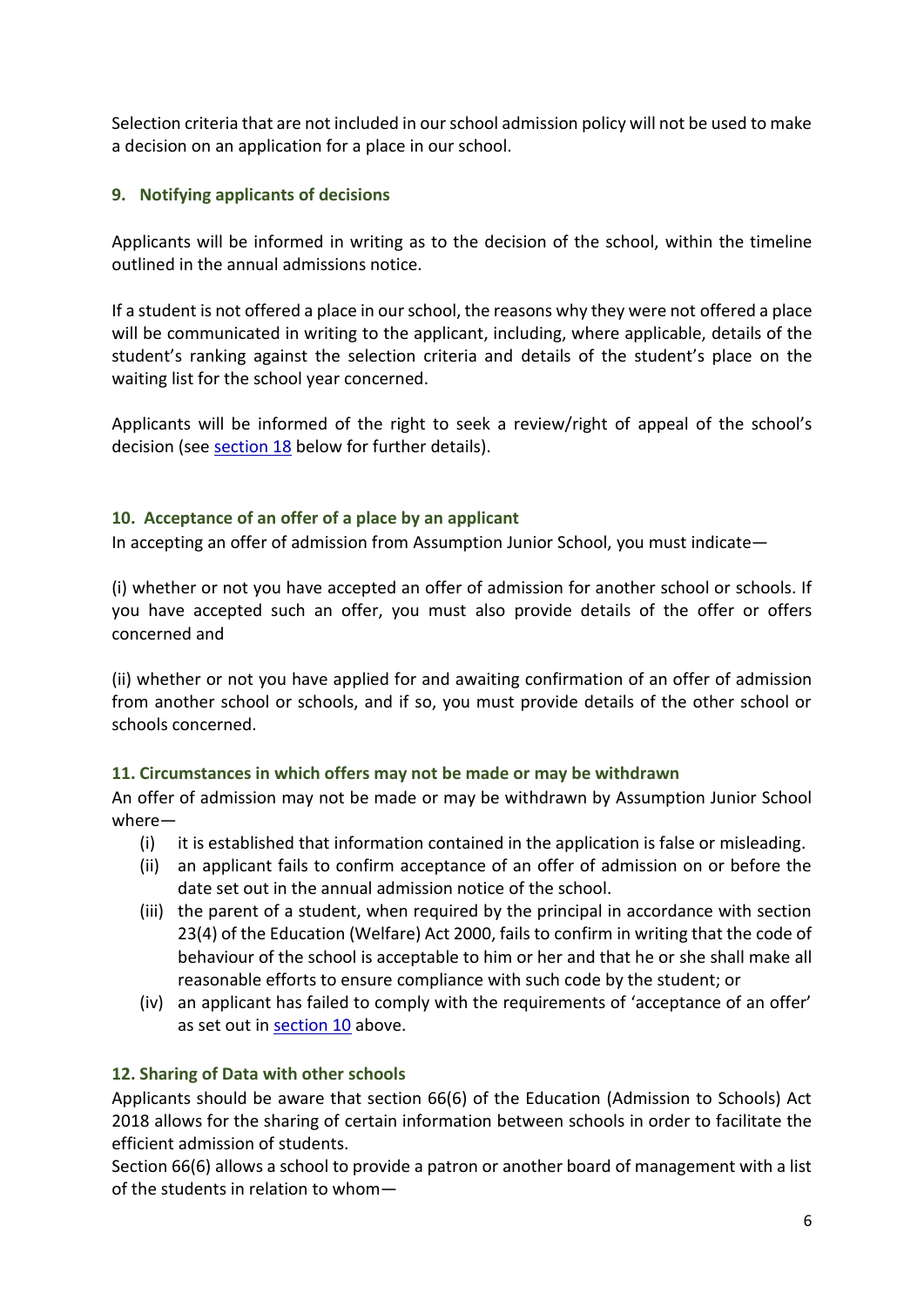(i) an application for admission to the school has been received,

- (ii) an offer of admission to the school has been made, or
- (iii) an offer of admission to the school has been accepted.

The list may include any or all of the following:

(i) the date on which an application for admission was received by the school;

(ii) the date on which an offer of admission was made by the school;

(iii) the date on which an offer of admission was accepted by an applicant;

(iv) a student's personal details including his or her name, address, date of birth and personal public service number (within the meaning of section 262 of the Social Welfare Consolidation Act 2005).

#### **13. Waiting list in the event of oversubscription**

In the event of there being more applications to the school year concerned than places available, a waiting list of students whose applications for admission to Assumption Junior School were unsuccessful due to the school being oversubscribed will be compiled and will remain valid for the school year in which admission is being sought.

Placement on the waiting list of Assumption Junior School is in the order of priority assigned to the students' applications after the school has applied the selection criteria in accordance with this admission policy.

Applicants whose applications are received after the closing date, outlined in the Annual Admission Notice, will be placed at the end of the waiting list in order of the date of receipt of the application.

Offers of any subsequent places that become available for and during the school year in relation to which admission is being sought will be made to those students on the waiting list, in accordance with the order of priority in relation to which the students have been placed on the list.

#### **14. Late Applications**

All applications for admission received after the closing date as outlined in the annual admission notice will be considered and decided upon in accordance with our school's admissions policy, the Education Admissions to School Act 2018 and any regulations made under that Act.

Late applicants will be notified of the decision in respect of their application no later than three weeks after the date on which the school received the application. Late applicants will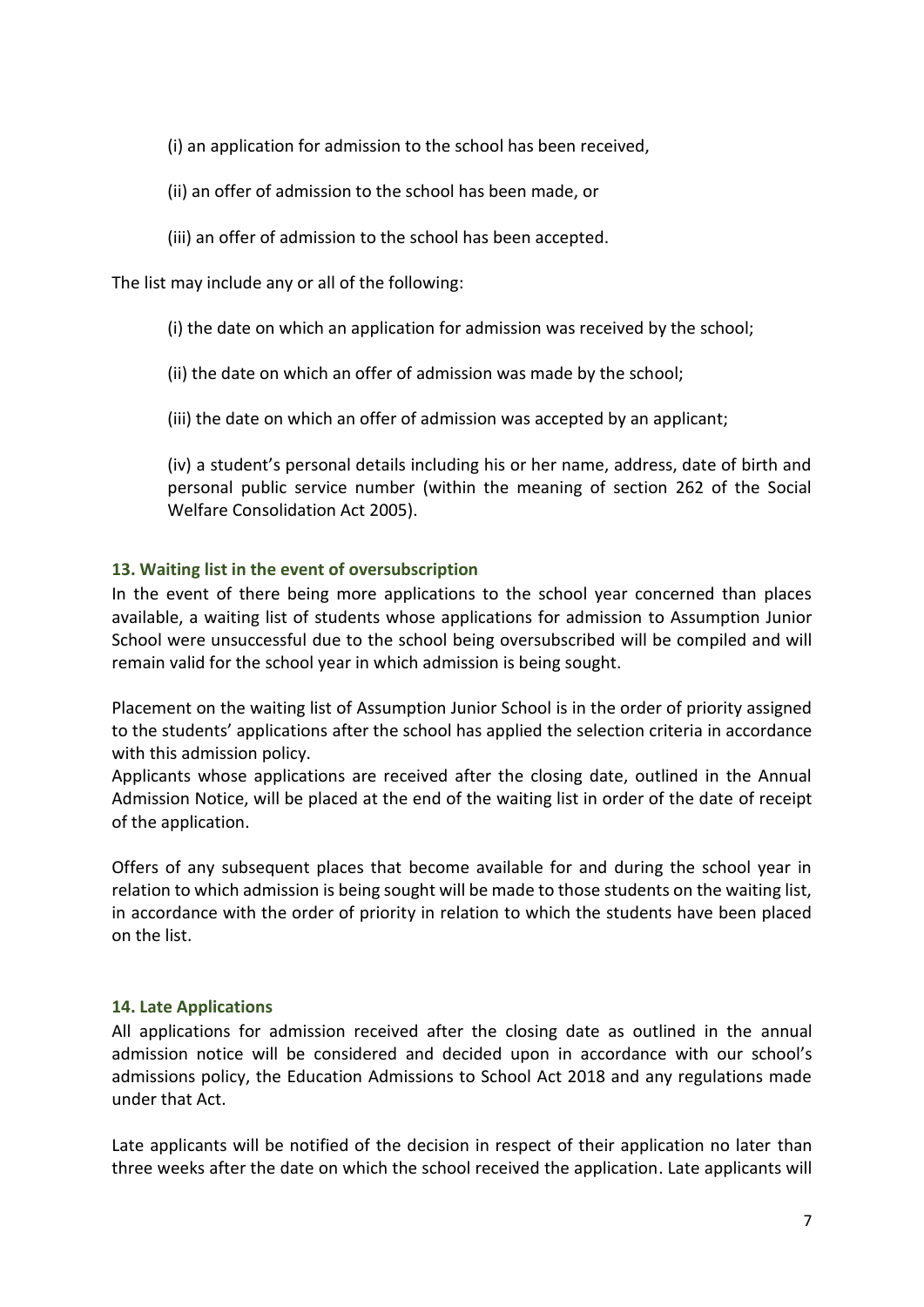be offered a place if there is place available. In the event that there is no place available, the name of the applicant will be added to the waiting list as set out in Section 13.

#### <span id="page-7-0"></span>**15. Procedures for admission of students to other years and during the school year**

The procedures of the school in relation to the admission of students who are not already admitted to the school to classes or years other than the school's intake group are as follows:

Applications for entry at the start of the school year to classes other than Junior Infants may be submitted at any time. Names of applicants are placed on a waiting list, in order of date of application. Places are allocated on a first-come, first-served basis; this means that as a place becomes available in a particular class, that place is allocated to the first child on the waiting list for that class.

#### <span id="page-7-1"></span>**16. Declaration in relation to the non-charging of fees**

The board of Assumption Junior School or any persons acting on its behalf will not charge fees for or seek payment or contributions (howsoever described) as a condition of-

- (a) an application for admission of a student to the school, or
- (b) the admission or continued enrolment of a student in the school.

#### **17. Arrangements regarding students not attending religious instruction**

The following are the school's arrangements for students, where the parents have requested that the student attend the school without attending religious instruction in the school. These arrangements will not result in a reduction in the school day of such students:

A written request should be made to the Principal of the school. A meeting will then be arranged with the parent(s), to discuss how the request may be accommodated by the school.

#### <span id="page-7-2"></span>**18. Reviews/appeals**

#### **Review of decisions by the board of Management**

The parent of the student, may request the board to review a decision to refuse admission. Such requests must be made in accordance with Section 29C of the Education Act 1998.

The timeline within which such a review must be requested and the other requirements applicable to such reviews are set out in the procedures determined by the Minister under section 29B of the Education Act 1998 which are published on the website of the Department of Education and Skills.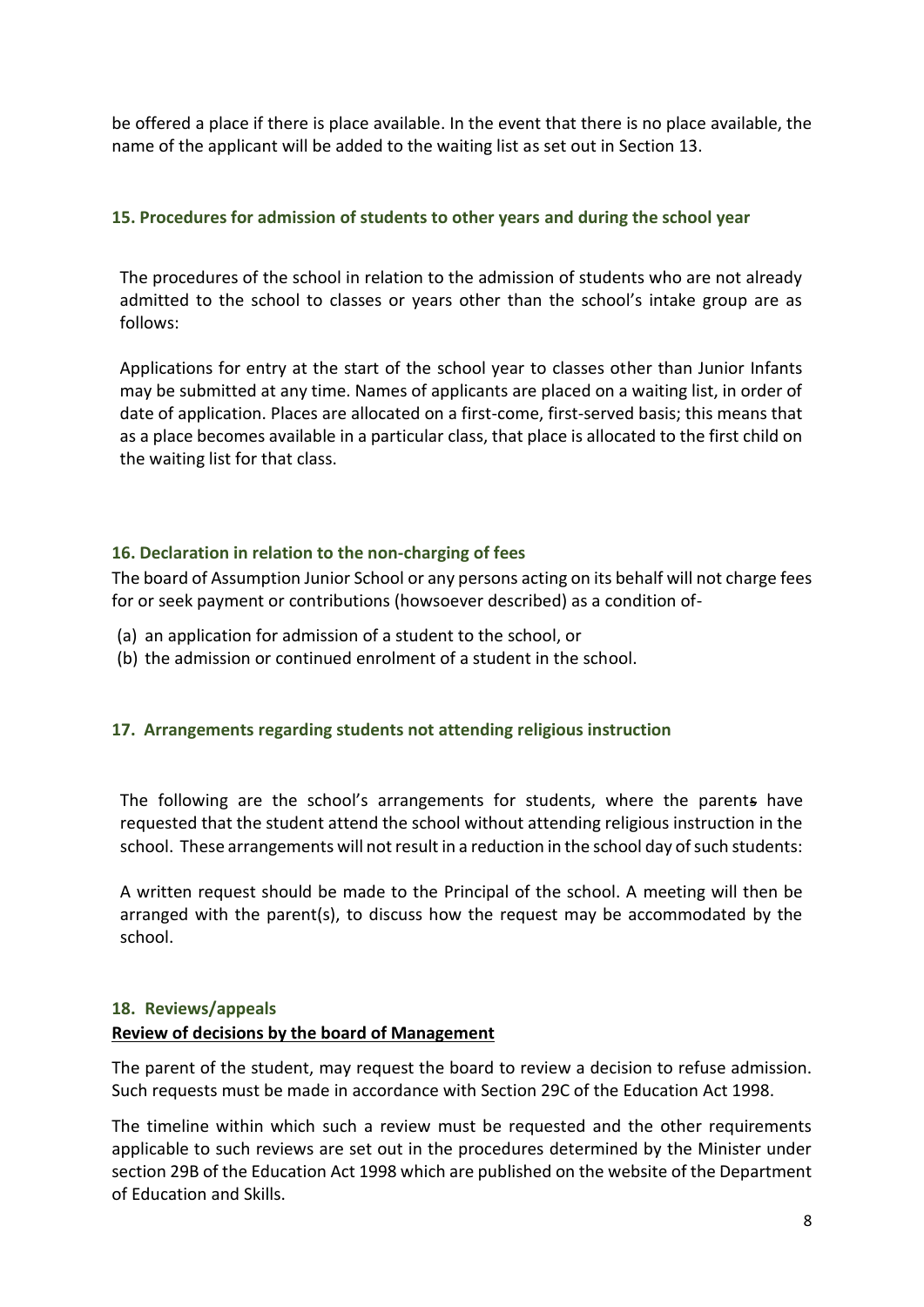The board will conduct such reviews in accordance with the requirements of the procedures determined under Section 29B and with section 29C of the Education Act 1998.

# **Right of appeal**

Under Section 29 of the Education Act 1998, the parent of the student, may appeal a decision of this school to refuse admission.

An appeal may be made under Section 29 (1) (c) (i) of the Education Act 1998 where the refusal to admit was due to the school being oversubscribed.

An appeal may be made under Section 29 (1) (c) (ii) of the Education Act 1998 where the refusal to admit was due a reason other than the school being oversubscribed.

Where an applicant has been refused admission due to the school being oversubscribed, the applicant **must request a review** of that decision by the board of management **prior to making an appeal** under section 29 of the Education Act 1998. (see Review of decisions by the Board of Management)

Where an applicant has been refused admission due to a reason other than the school being oversubscribed, the applicant **may request a review** of that decision by the board of management prior to making an appeal under section 29 of the Education Act 1998. (see Review of decisions by the Board of Management)

Appeals under Section 29 of the Education Act 1998 will be considered and determined by an independent appeals committee appointed by the Minister for Education and Skills.

The timeline within which such an appeal must be made and the other requirements applicable to such appeals are set out in the procedures determined by the Minister under section 29B of the Education Act 1998 which are published on the website of the Department of Education and Skills.

# **19. School Capacity**

The Board of Management of Assumption Junior School has set the maximum capacity of the school at 432 pupils. This figure was reached taking into account the number of mainstream classrooms available; 18 and the current pupil-teacher ratio; 24:1. The school is deemed to be full when this number of 432 pupils is reached. This figure is exclusive of our ASD classes which have their pupil-teacher ratio set by the Department of Education and Skills at 6:1.

The maximum school capacity will be reviewed as and when changes are made by Government, to the pupil-teacher ratio.

# **Appendix A: Procedures for admission of pupils to the EI ASD Class**

Assumption Junior School operates one Early Intervention ASD class. This class caters for girls and boys aged 3 to 5 years. Each child may spend up to two years in the Early Intervention Class provided they fulfil the age criteria as outlined below. Following early intervention, pupils may transfer to our mainstream Junior Infants class if their parents believe this to be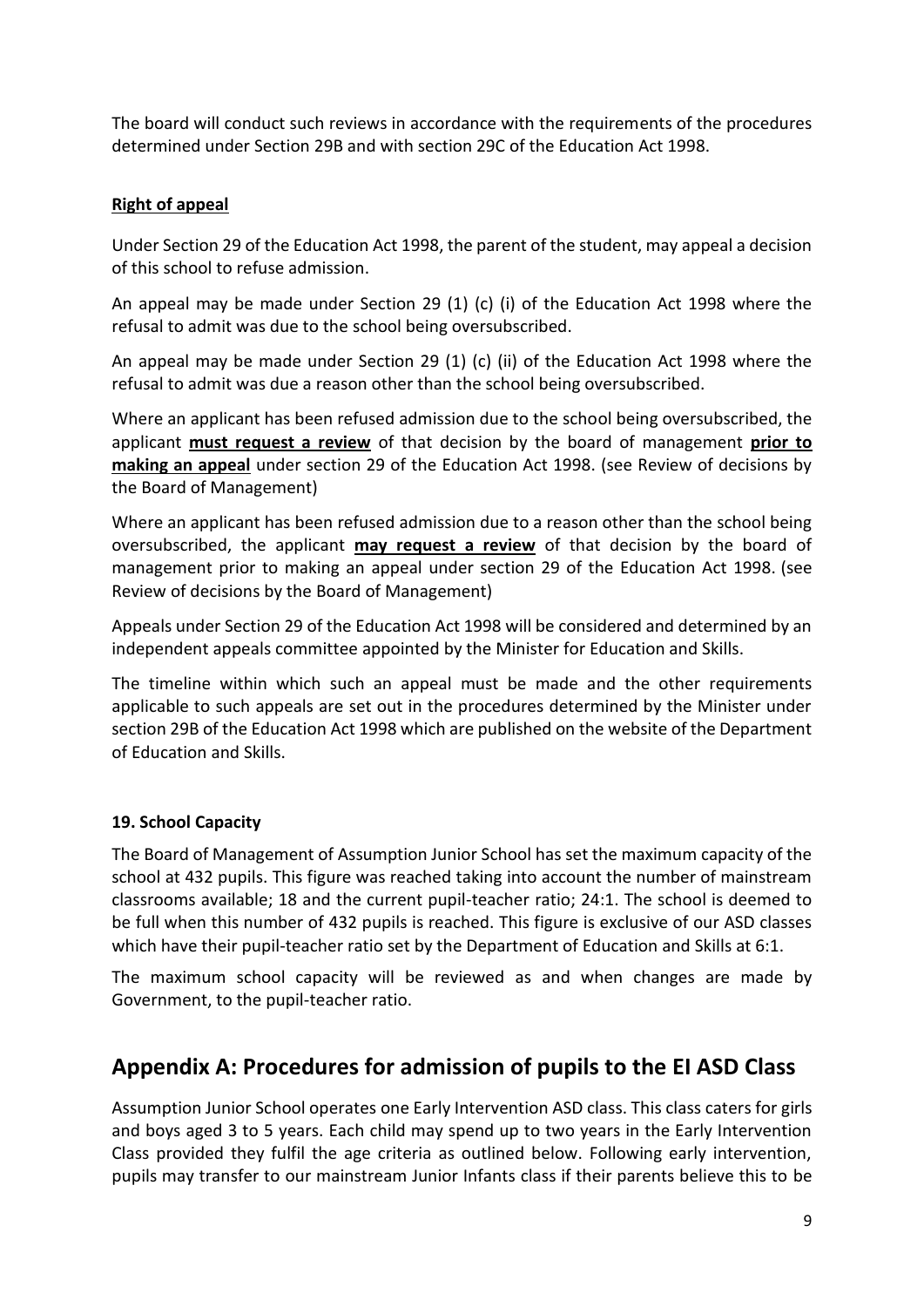the appropriate setting for them or to our school age ASD class if a space is available and they fulfil the enrolment criteria in Appendix B.

# **Application Procedure and Criteria for Admission:**

The application form for admission is published on the school's website and will be made available in hardcopy on request to any person who requests it. Admission will only be considered if the following criteria are fulfilled:

- The child must be 3 years of age before the first day of the proposed year of school entry
- The child will not turn 6 years of age before the end of their second year in the EI ASD class
- The application form is completed in full before being returned to the school for processing
- The application must include a recent psychological assessment report that states that the child has been diagnosed with ASD
- Parents/Guardians must sign on the admission application form that they have received and read the school's Code of Behaviour and that they and their child will adhere to the code

Having Fulfilled the above criteria, children may be offered places in the EI ASD class based on the following criteria, in order or priority:

#### **Criteria**

- 1. Siblings and stepsiblings of children already enrolled in the school and children resident in the parish of Walkinstown (the eldest child will have priority in this ranking)
- 2. Children who are siblings of pupils of Assumption Senior Girls' School and Drimnagh Castle Primary School (the eldest child will have priority in this ranking)
- 3. Children of staff (the eldest child will have priority in this ranking)
- 4. Children residing outside the parish of Walkinstown (the eldest child will have priority in this ranking)

In the event that there are two or more students tied for a place or places in any of the selection criteria categories above (the number of applicants exceeds the number of remaining places), the following arrangements will apply:

In the event of two or more students being tied for a place, the oldest student will be given priority. If two applicants have the same date of birth, then a lottery will apply with an independent party present.

If the school does not receive all required documentation with the Admission Application form, the application will not be processed or considered by the school. It is the responsibility of the parent(s)/guardian(s) to ensure that all supporting documentation is correct and is received by the school.

All decisions on applications for admission to Assumption Junior School will be based on the following: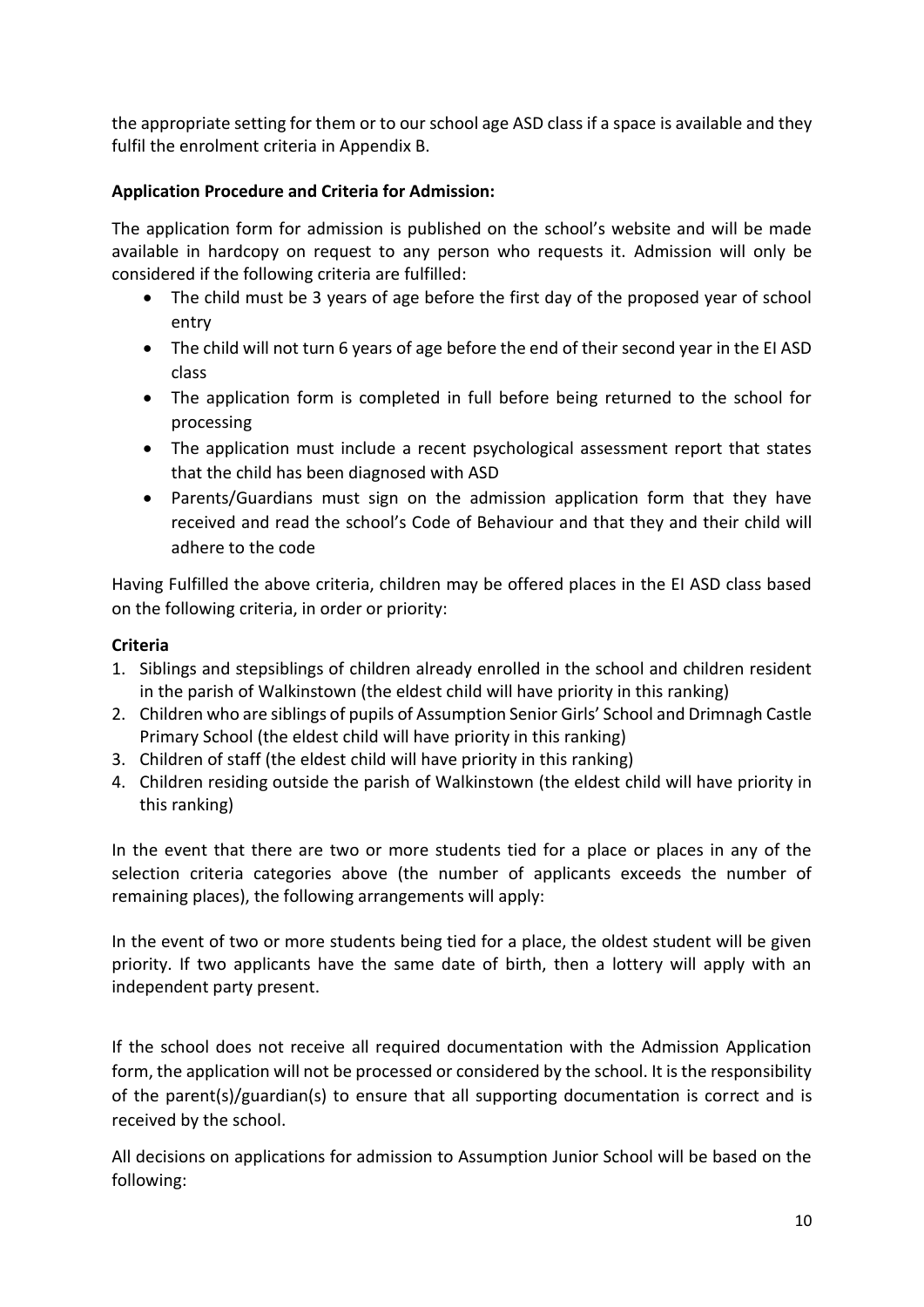- Our school's admission policy
- The school's annual admission notice
- The information provided by the applicant in the school's official application form received during the period specified in our annual admission notice for receiving applications
- Our ASD admission procedures (Appendix A and Appendix B) in the case of applications for admission to our ASD classes

Applicants will be informed in writing as to the decision of the school, within the timeline outlined in the annual admissions notice.

If a student is not offered a place in our school, the reasons why they were not offered a place will be communicated in writing to the applicant, including, where applicable, details of the student's ranking against the selection criteria and details of the student's place on the waiting list for the school year concerned.

Applicants will be informed of the right to seek a review/right of appeal of the school's decision (see [section 18](#page-7-2) of Admission Policy for further details).

# **Length of the School Day:**

Due to the age of the children and health and safety concerns around traffic in the school grounds, the school day for pupils in the ASD Early Intervention classes will begin at 9.15am. This is to facilitate the opening of the Junior School at 8.50am and the Senior Girls' School at 9am. This opening time will allow school transport scheme taxis/busses to enter the school grounds safely. The school day will end at 1pm, also allowing the safe passage of vehicles through the school grounds.

As the ASD Early Intervention Class will cater for children from 3 years of age, the school, in consultation with parents, may reduce the length of the school day for pupils who are unable to manage a full day.

# **Appendix B: Procedures for admission of pupils to the Junior School Age ASD Class**

Assumption Junior School operates one Junior School ASD class. This class caters for girls and boys aged 4 to 8 years.

# **Application Procedure and Criteria for Admission:**

The application form for admission is published on the school's website and will be made available in hardcopy on request to any person who requests it. Admission will only be considered if the following criteria are fulfilled:

- The child must be 4 years of age before the first day of the proposed year of school entry
- The child will not turn 9 years of age before the end of their final school year in the ASD class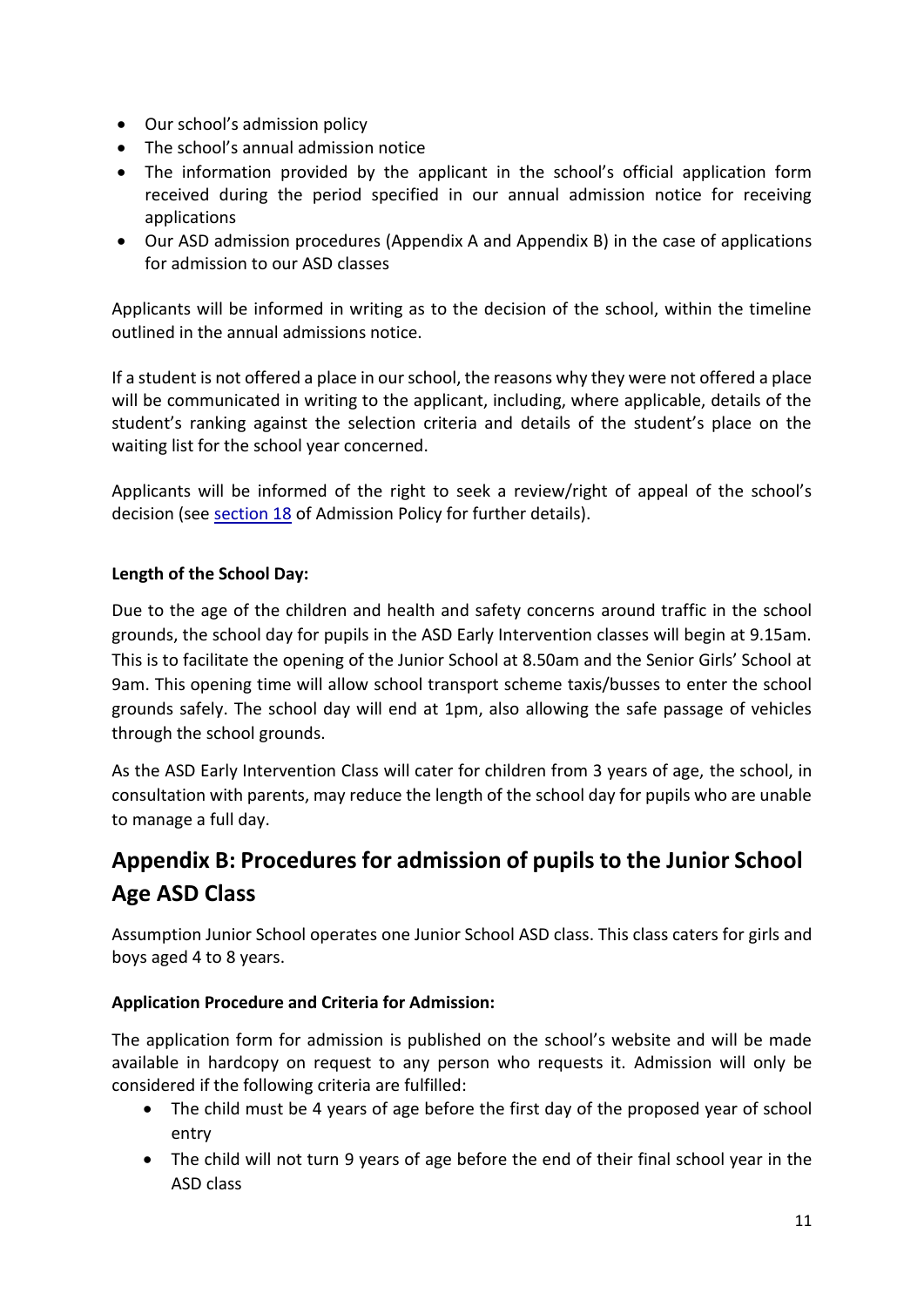- The application form is completed in full before being returned to the school for processing
- The application must include a recent psychological assessment report that states that the child has been diagnosed with ASD and that placement in an ASD class is recommended
- Parents/Guardians must sign on the admission application form that they have received and read the school's Code of Behaviour and that they and their child will adhere to the code

Having Fulfilled the above criteria, children may be offered places in the Junior School Age ASD class based on the following criteria, in order or priority:

# **Criteria**

- 1. Children transferring from the school's Early Intervention ASD Class (the eldest child will have priority in this ranking)
- 2. Siblings and stepsiblings of children already enrolled in the school and children resident in the parish of Walkinstown (the eldest child will have priority in this ranking)
- 3. Children who are siblings of pupils of Assumption Senior Girls' School and Drimnagh Castle Primary School (the eldest child will have priority in this ranking)
- 4. Children of staff (the eldest child will have priority in this ranking)
- 5. Children residing outside the parish of Walkinstown (the eldest child will have priority in this ranking)

In the event that there are two or more students tied for a place or places in any of the selection criteria categories above (the number of applicants exceeds the number of remaining places), the following arrangements will apply:

In the event of two or more students being tied for a place, the oldest student will be given priority. If two applicants have the same date of birth, then a lottery will apply with an independent party present.

If the school does not receive all required documentation with the Admission Application form, the application will not be processed or considered by the school. It is the responsibility of the parent(s)/guardian(s) to ensure that all supporting documentation is correct and is received by the school.

All decisions on applications for admission to Assumption Junior School will be based on the following:

- Our school's admission policy
- The school's annual admission notice
- The information provided by the applicant in the school's official application form received during the period specified in our annual admission notice for receiving applications
- Our ASD admission procedures (Appendix A & Appendix B) in the case of applications for admission to our ASD classes